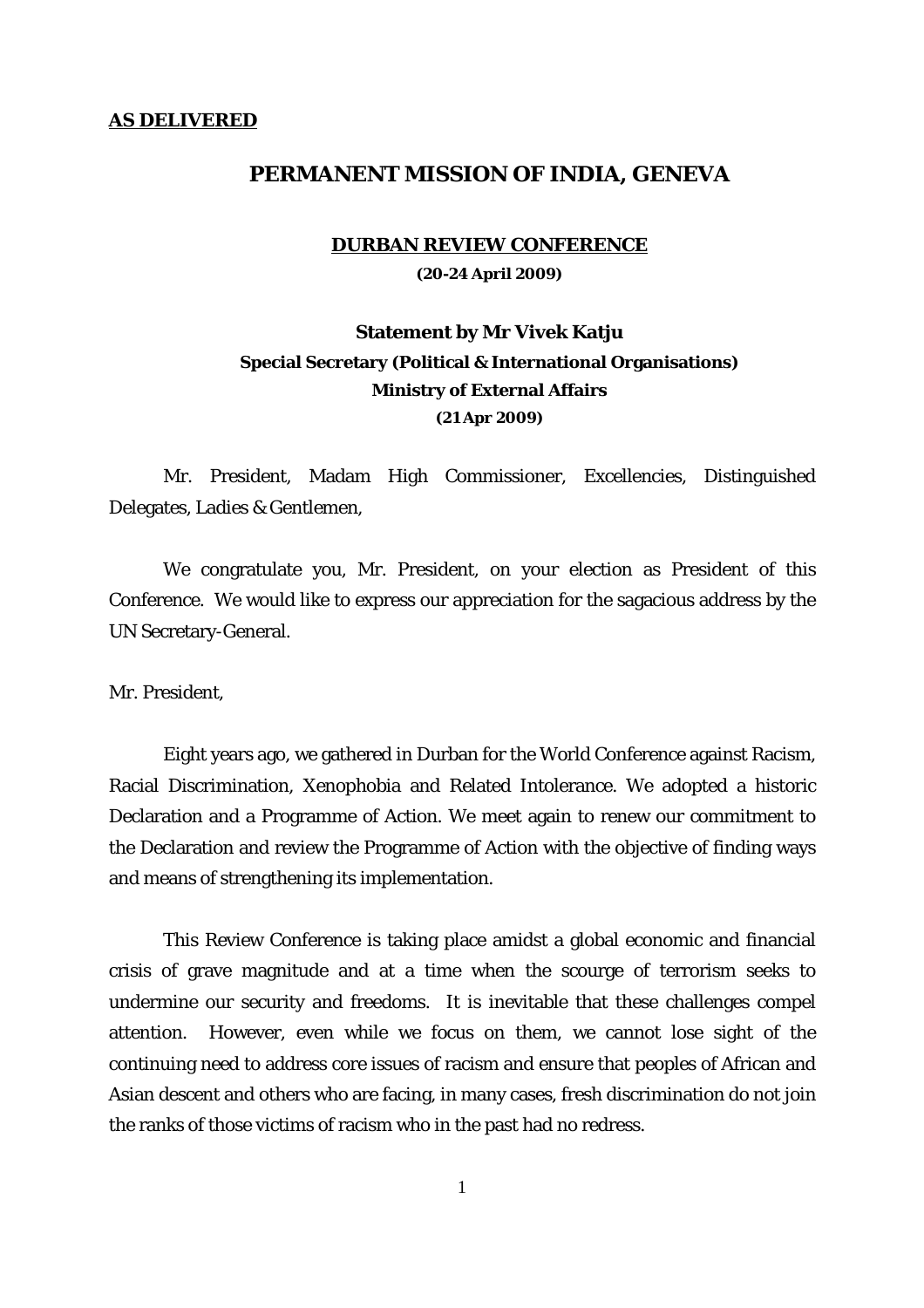### **AS DELIVERED**

 For India, the issues of racism, racial discrimination, xenophobia and related intolerance hold a special significance. India was a victim of colonialism. Colonialism was rooted in the notion of racial superiority; racism had been the very bedrock of colonialism. Millions and millions suffered from racist colonial exploitation; so did Mohandas Karamchand Gandhi. As a young barrister in South Africa, he had embarked on a railway journey in a first class compartment. He was thrown out merely because of the colour of his skin. That journey led in time to Mahatma Gandhi embarking on another journey - of resistance to colonialism, to racial discrimination. Millions joined Gandhiji in his epic journey. He forged the weapon of Satyagraha, that is truth and nonviolence, and through Satyagraha India achieved freedom from colonialism.

 When we framed our Constitution sixty years ago, we embedded in it the very essence of equality and our determination to eradicate racism. Article 15 of the Indian Constitution expressly prohibits discrimination on the ground of, *inter alia*, race. The Constitution of India pioneered the largest affirmative action programme in the world. India is the world's largest multi-religious democracy based on the rule of law and secularism, and is determined to further improve the lot of all its people, in particular the weak, the vulnerable and the historically disadvantaged.

Nothing has empowered our people, including the weak and disadvantaged sections of our society, more than the exercise of the fundamental democratic right to elect their representatives in the legislatures and through that process, the government. Today, India is in the process of electing the 15th Lok Sabha, or the House of the People, involving an electorate of 714 million people, over 828 thousand polling stations, 1.37 million electronic voting machines and 5.5 million polling officials to elect 543 Members of Parliament.

Mr. President,